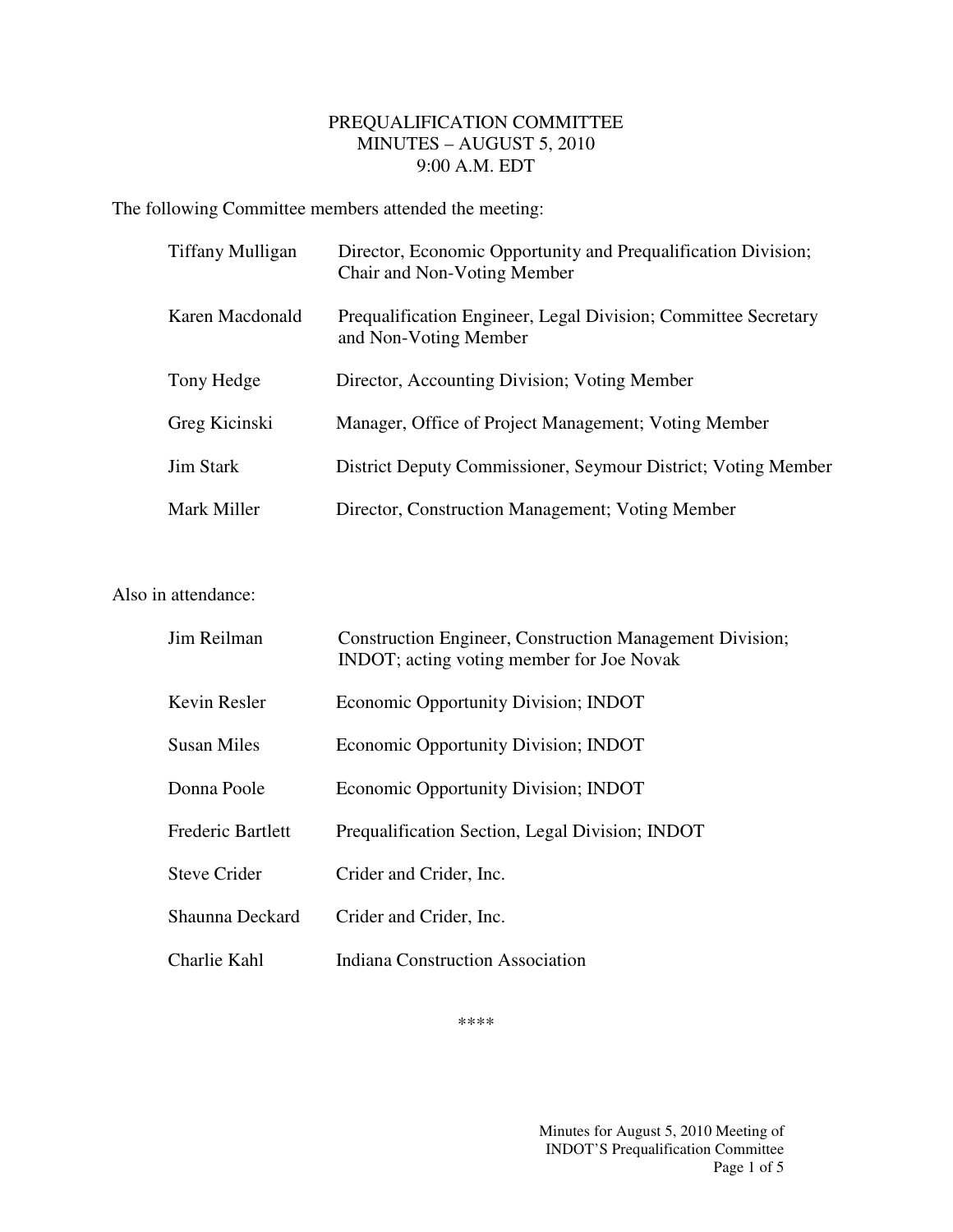The Committee reviewed the following agenda items:

- 1. Adoption of July 1, 2010 meeting minutes
- 2. Crider and Crider, Inc. Follow-up on compliance with the On-The-Job Training Program
- 3. Revision of Prequalification Committee Complaint / Issue Procedure
- 4. Update on internal committee

## PREQUALIFICATION COMMITTEE MEETING OPEN SESSION AUGUST 5, 2010

 Ms. Mulligan, Committee Chair, called the meeting to order at 9:02 a.m. EDT. She facilitated introductions of all individuals present. All Committee members were present, with the exception of Mr. Novak. Mr. Novak designated Jim Reilman to act in his place as a voting member.

1. Adoption of July 1, 2010 Meeting Minutes

 Ms. Mulligan called for consideration of the meeting minutes from the July 1, 2010 meeting. She stated that one correction is necessary. Page 7 refers to E. S. Wagner's environmental specialist as Chris Hamilton; it should be Kris Hamilton.

 Mr. Hedge moved to adopt the meeting minutes from the July 1, 2010 meeting as corrected. Mr. Stark seconded the motion. All members voted in favor. Ms. Mulligan stated the minutes would be posted on the website.

2. Crider and Crider, Inc.– Follow-up on compliance with the On-The-Job Training Program

Ms. Mulligan stated the discussion will start with INDOT staff presenting its information, then representatives from Crider and Crider, Inc. (Crider) will have the opportunity to respond, then the item will be open for questions.

Ms. Mulligan introduced the item. She stated that Crider was asked to appear before the Committee at the April 1, 2010 meeting. At that meeting, INDOT's Economic Opportunity Division presented information to show that Crider was in non-compliance with the On-the-Job Training (OJT) Program. The Committee moved to take no action affecting Crider's prequalification status at that meeting but asked Crider to come back before the Committee for a follow-up at the August meeting to see if Crider made improvements to their compliance with the OJT program.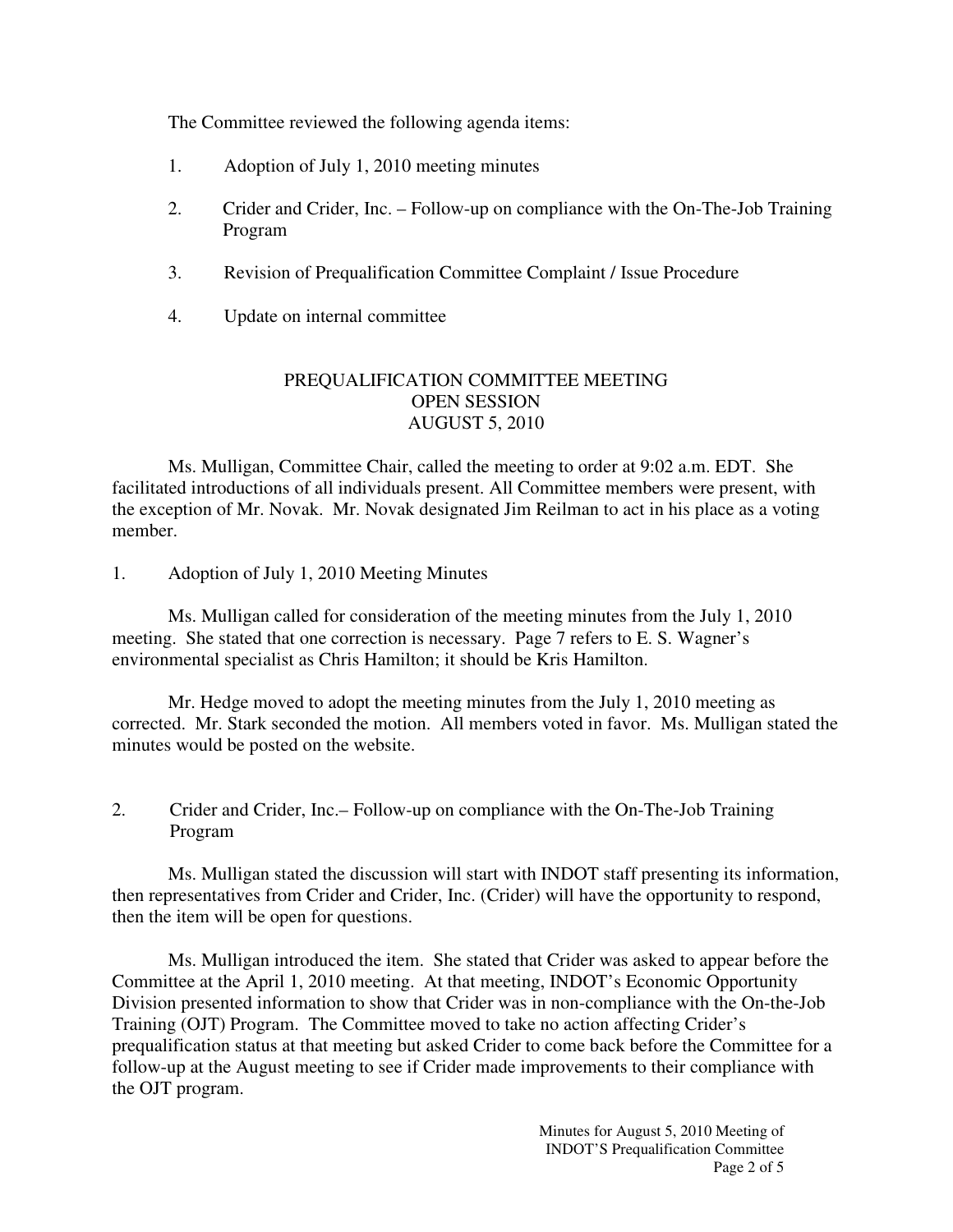Ms. Miles reported on the status of Crider's compliance with the OJT program for 2010 to date. She reported that Crider's revised 2010 OJT agreement was signed April 1, 2010 and has a goal of 7011 trainee hours. She stated that the months of March and April are typically when contractors submit their trainees. Crider submitted their first trainee hours for 2010 on March 30, 2010. Those hours were for an apprentice that carried over from the previous year. Crider submitted new OJT Trainee Introduction forms on April 12, 2010, April 13, 2010, April 27, 2010, May 5, 2010, June 8, 2010, and June 16, 2010. Ms. Miles stated that her point of contract with Crider is Shaunna Deckard. Ms. Deckard has been submitting the OJT Weekly Training Reports and other reports in a timely manner. She stated that Ms. Deckard has responded in a timely manner when Ms. Miles has had questions.

Ms. Miles reported that the spreadsheet in the Committee members' packets shows Crider had reported 2788 hours as of July 28, 2010. Ms. Miles handed out an updated spreadsheet showing that Crider has submitted 2907.5 hours as of August 4, 2010.

Ms. Miles stated that Crider is in compliance with the OJT program so far for 2010.

A representative from Crider stated they added another apprentice this week. Crider could be a little farther ahead with the trainee goal, but INDOT shut down a southern project for a few weeks. Everyone at Crider is aware of the issues and working hard to meet the program's requirements.

There were no questions from Committee members.

Ms. Mulligan called for a motion.

Mr. Kicinski moved that the Committee take no action to affect Crider's prequalification status.

Mr. Hedge seconded the motion.

All Committee members voted in favor.

Ms. Mulligan thanked Ms. Deckard and Mr. Crider for coming. She stated a letter would be sent to Crider regarding this issue.

Mr. Kicinski thanked Crider for working hard to meet the program requirements.

3. Revision of Prequalification Committee Complaint / Issue Procedure

Ms. Mulligan introduced the item. She stated the procedure document had been changed to replace the term complaint with issue when it was first adopted by the Committee. Ms. Mulligan stated the proposed changes to the Prequalification Committee Issue Procedure are to remove reference to Martha Kenley and the Counsel to the Committee. Since Ms. Kenley has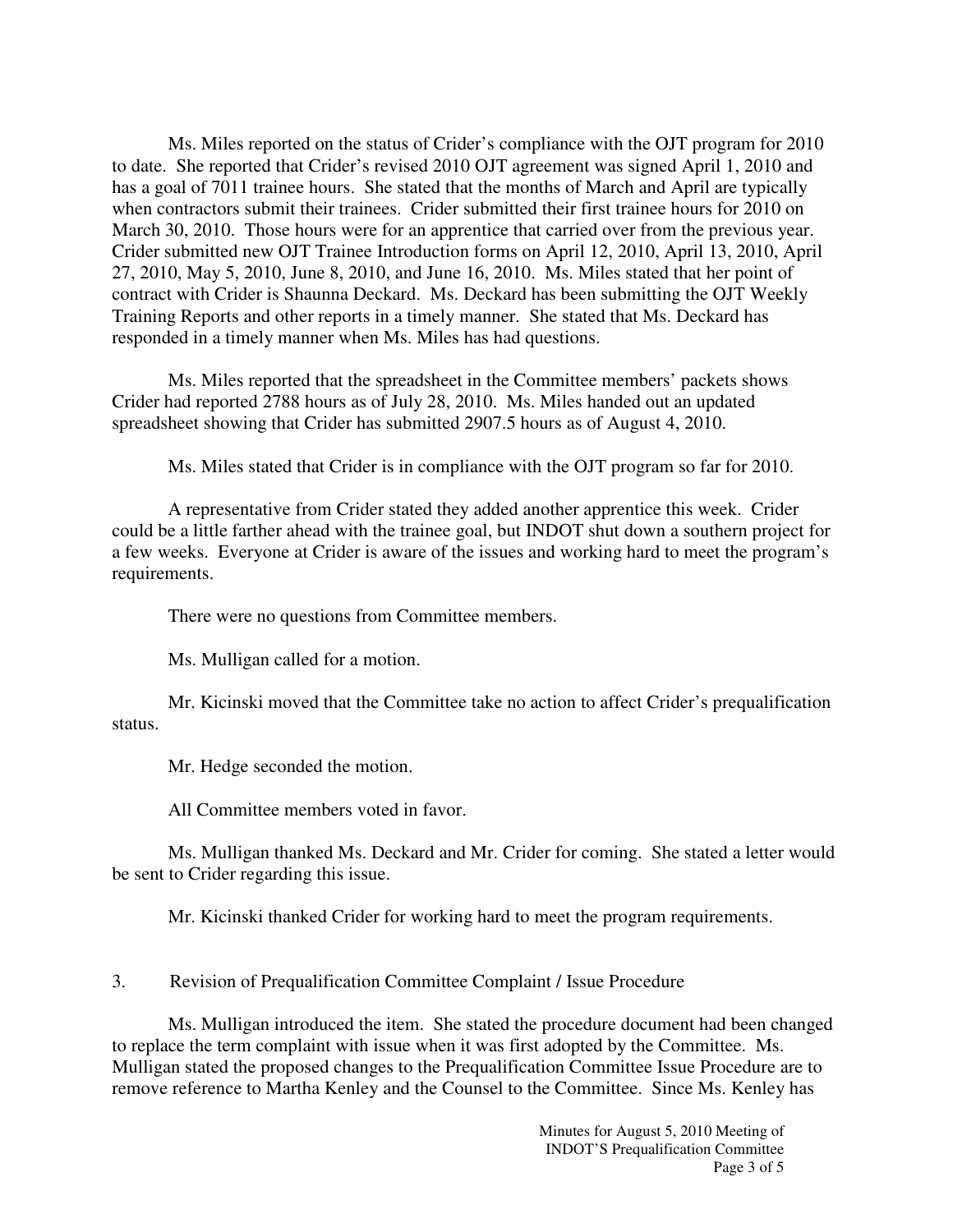left INDOT employment, Ms. Mulligan has been appointed Chair of the Committee. She has been doing double-duty as Committee Chair and Counsel. A replacement for Ms. Mulligan as Counsel to the Committee has not been appointed at this time. The document originally stated that the Committee Chair, Prequalification Engineer, and Counsel to the Committee would review issues submitted to determine if the issue should be considered by the Committee.

Mr. Miller asked if INDOT representatives bringing an issue before the Committee might need legal representation.

Ms. Mulligan stated the Committee Counsel's role is not to represent INDOT representatives bringing an issue before the Committee but instead is to provide guidance to the Committee and its members. An INDOT representative bringing an issue before the Committee may contact INDOT's managing attorney to obtain legal counsel. This is still included in the policy. Ms. Mulligan stated that we want the districts and central office to know that legal counsel can be provided.

Mr. Hedge suggested the document be revised to remove individual's names and refer to positions instead.

Ms. Mulligan stated that her concern is that district personnel may not know who to contact.

Mr. Reilman stated that he likes the names shown in the document.

Ms. Macdonald suggested that revisions to the document, such as name changes, could be made without bringing it back to the Committee for approval.

Mr. Hedge suggested using an addendum to the document specifying the names.

Mr. Stark and Mr. Kicinski asked about training sessions for the districts and central office on prequalification procedures and whether a requirement for training should be included in the procedure. They agreed that training is needed. Training could wait until after the busy season and be provided at the district offices.

Ms. Mulligan suggested revising the Committee charter to address training.

Ms. Macdonald suggested that there should be a separate document on training.

Mr. Kicinski stated that training needs to be provided, especially to point out the differences between the errors and omissions policy and the issue procedure for the Prequalification Committee.

Ms. Mulligan mentioned the Errors and Omissions Committee submitted the errors and omissions policy to the executive office for final approval.